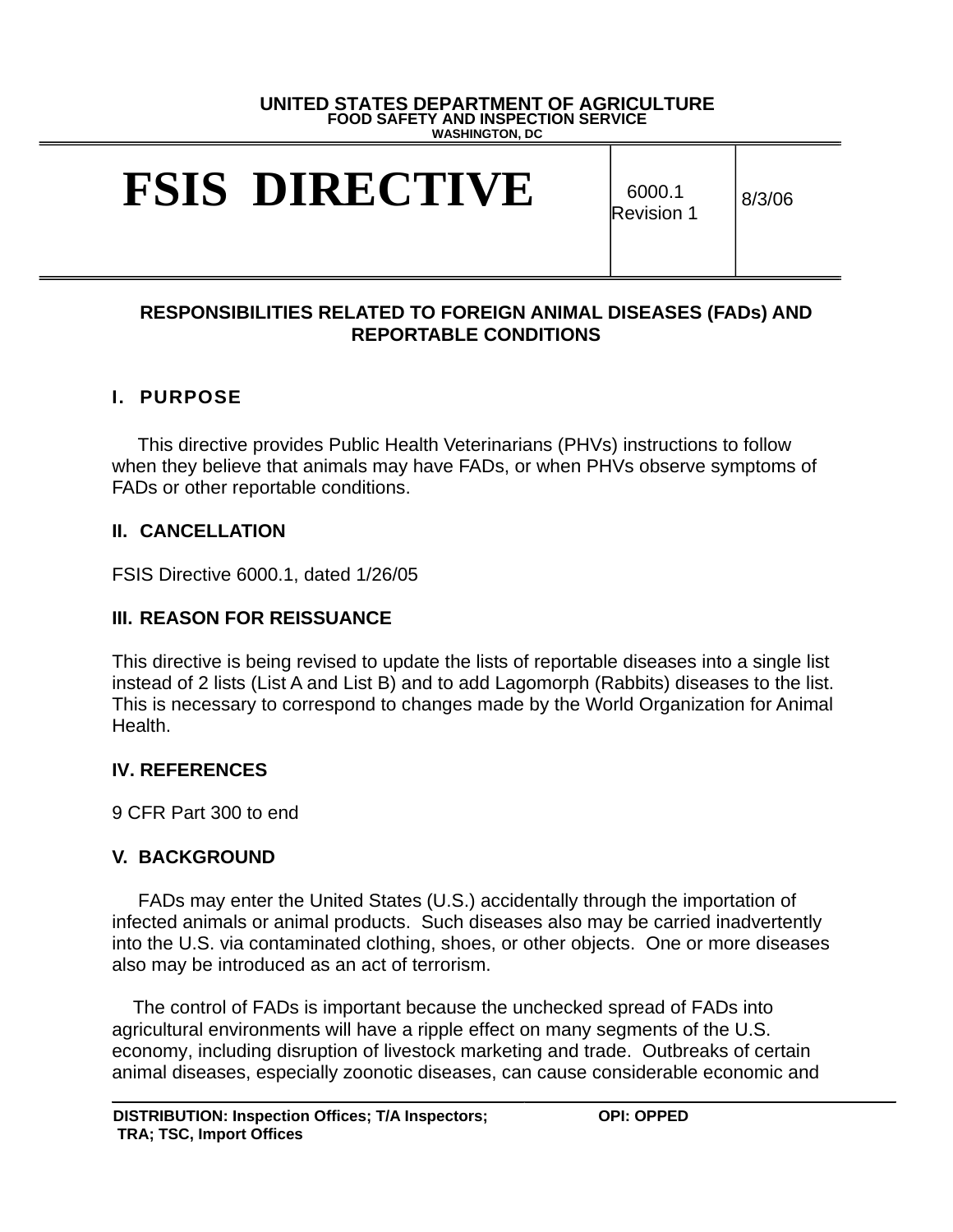social disruption. Other significant costs would be incurred in controlling the spread of FADs by animal quarantine, depopulation, the cleaning and disinfecting of livestock environments, and the mass disposal of animal carcasses. The USDA's Animal and Plant Health Inspection Service (APHIS) has the primary responsibility to investigate suspect conditions and to respond appropriately to the final diagnosis, including reporting conditions found in the U.S. to the World Organization for Animal Health. If an FAD is detected, a chain of events is to occur at the state and national level to mitigate the risk.

 The U.S. is a member country of the OIE. As of May 2004, the organization had 167 member nations. In order to fulfill its mandate, the OIE manages the world animal health information system, based on the commitment of member countries to notify to the OIE the main animal diseases, including zoonoses. Each member country is required to report the animal diseases it detects in its territory to the OIE. The OIE then disseminates information from the reports to other countries so those countries can take necessary preventive action.

 OIE member countries have approved the creation of a single list of diseases notifiable to the OIE. This new list has been approved by the International Committee and was officially published in 2006. Attachment 1, *Diseases Notifiable to the OIE,* lists diseases for species of animals under FSIS jurisdication. The U.S. takes very seriously its commitment to reporting diseases occurring here based on OIE requirements. For more information, including the full list of diseases notifiable to the Office of International Epizooties (OIE), the OIE web site is: http://www.oie.int.

#### **VI. Signs of FADs or Reportable Conditions**

 A. If inspection program personnel observe the following signs or symptoms, or come across the following information related to animals presented for slaughter, an FAD should be considered:

B. History of animals (animal records, antemortem pen cards, verbal information from the driver, or any other source of information/materials). Information on the history of animals may not be available; however, if information of this type is available, it needs to be accurately passed on to the District Office (DO) per Section VII of this directive. The following signs observed in animals transported to slaughter or information provided may point toward an FAD or a reportable disease:

- 1. high morbidity;
- 2. high mortality;
- 3. severe abortion storms of unknown etiology;
- 4. avian disease with acute deaths or central nervous system (CNS) signs; or

5. history of foreign travel; foreign visitors; foreign mail or gifts; or importation of animals, embryos, or semen.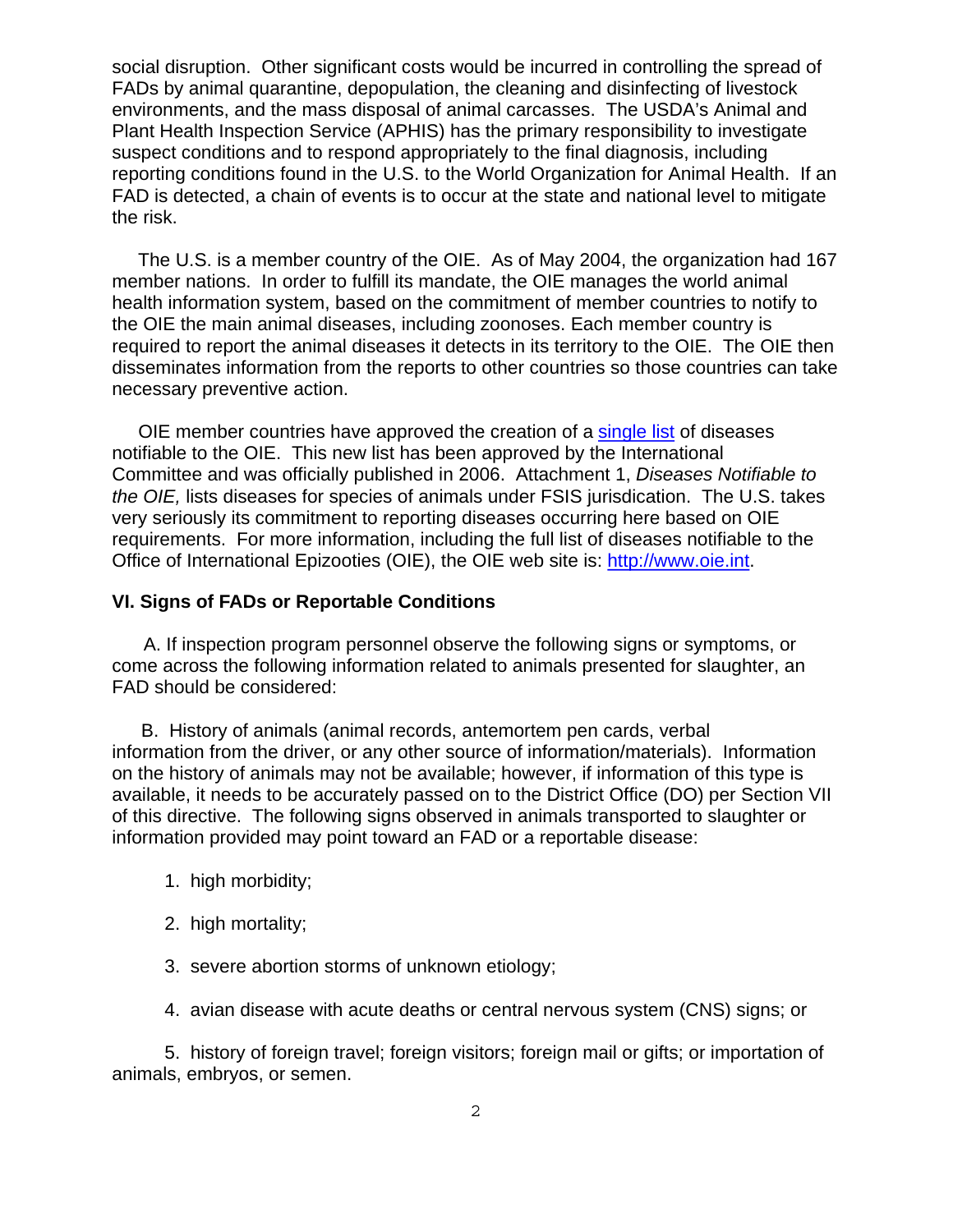C. Antemortem conditions that do not fit with the typical conditions for a specific domestic disease such as:

1. vesicular lesions;

- 2. excessive salivation or drooling
- 3. sudden lameness
- 4. severe respiratory conditions;

5. pox or lumpy skin conditions;

 6. CNS conditions or signs of encephalitic conditions (i.e. head pressing, head tilt, circling);

7. mucosal diseases;

 8. larvae in wounds, unusual myiasis (fly maggot infestation), or acariasis (mites infestation); or

9. unusual or unexplained illness or symptoms.

D. Postmortem conditions such as:

1. hemorrhagic septicemia;

 2. suspicious or unusual postmortem (necropsy) findings that do not fit typical conditions; such as, necrotic foci on tonsils, enlarged spleen, or hydro pericardium, which may be seen in some domestic diseases, but if coupled with suspicious information (e.g. , ante mortem findings, records) should warrant further investigation.

#### **VII. PHV RESPONSIBILITIES**

A. PHVs are to consider animals that are exhibiting these signs or symptoms (see Section VI for these associated conditions or signs) as "U.S. Suspects" or "U.S. Condemned" as appropriate under the meat and poultry product regulations.

B. PHVs are to notify the DO as soon as possible when they suspect that any undiagnosed or unusual disease condition is reportable, foreign, or both (see Section VI for these conditions or symptoms). The PHV training module, "Reportable and Foreign Animal Diseases," covers these conditions and symptoms for these conditions. The training module can be accessed at: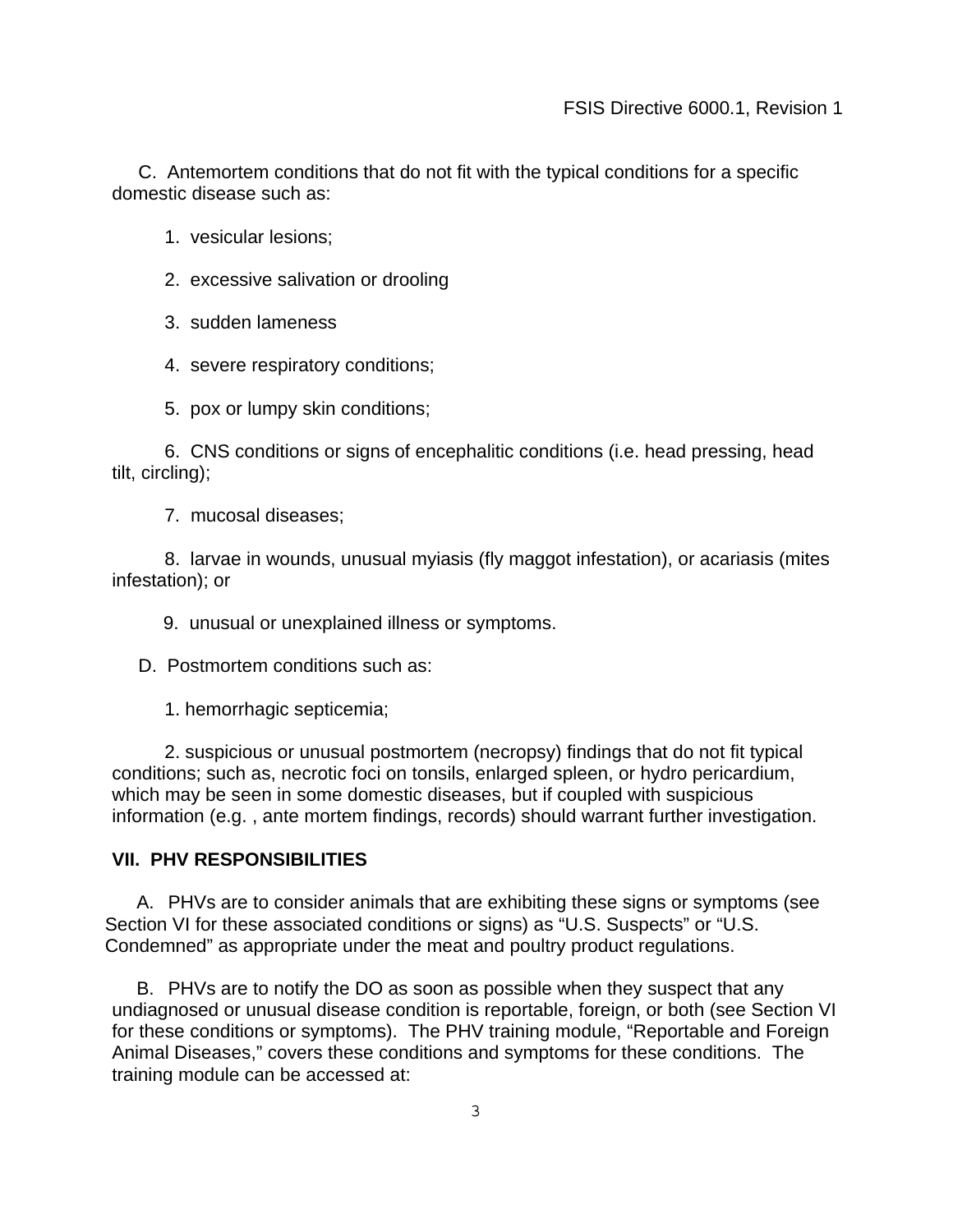C. PHVs are to provide the following information, if available, to the DO:

1. producer's name, address, county, and phone number;

 2. any clinical history, including any treatments given and responses noted from the certification accompanying the animal;

3. number and species of animals affected that were presented for slaughter;

4. what conditions or signs are present;

5. any gross lesions seen; and

 6. his or her contact information, including name, address, and relevant phone numbers.

 D. The DO will notify the Area Veterinarian-in-Charge (AVIC) of APHIS or the State Animal Health Official (SAHO) and provide the information outlined in Section VII C.

For State animal health office contact information see: http://www.aphis.usda.gov/vs/sregs/official.html;

For APHIS area office contact information see: http://www.aphis.usda.gov/vs/area\_offices.htm.

 E. The SAHO or AVIC will determine how the case is to be handled and give the DO specific instructions at that time. If APHIS determines that an investigation is warranted, a Foreign Animal Disease Diagnostician from APHIS or the State will be assigned.

Plings Dufter

Assistant Administrator Office of Policy, Program, and Employee Development

**Attachment**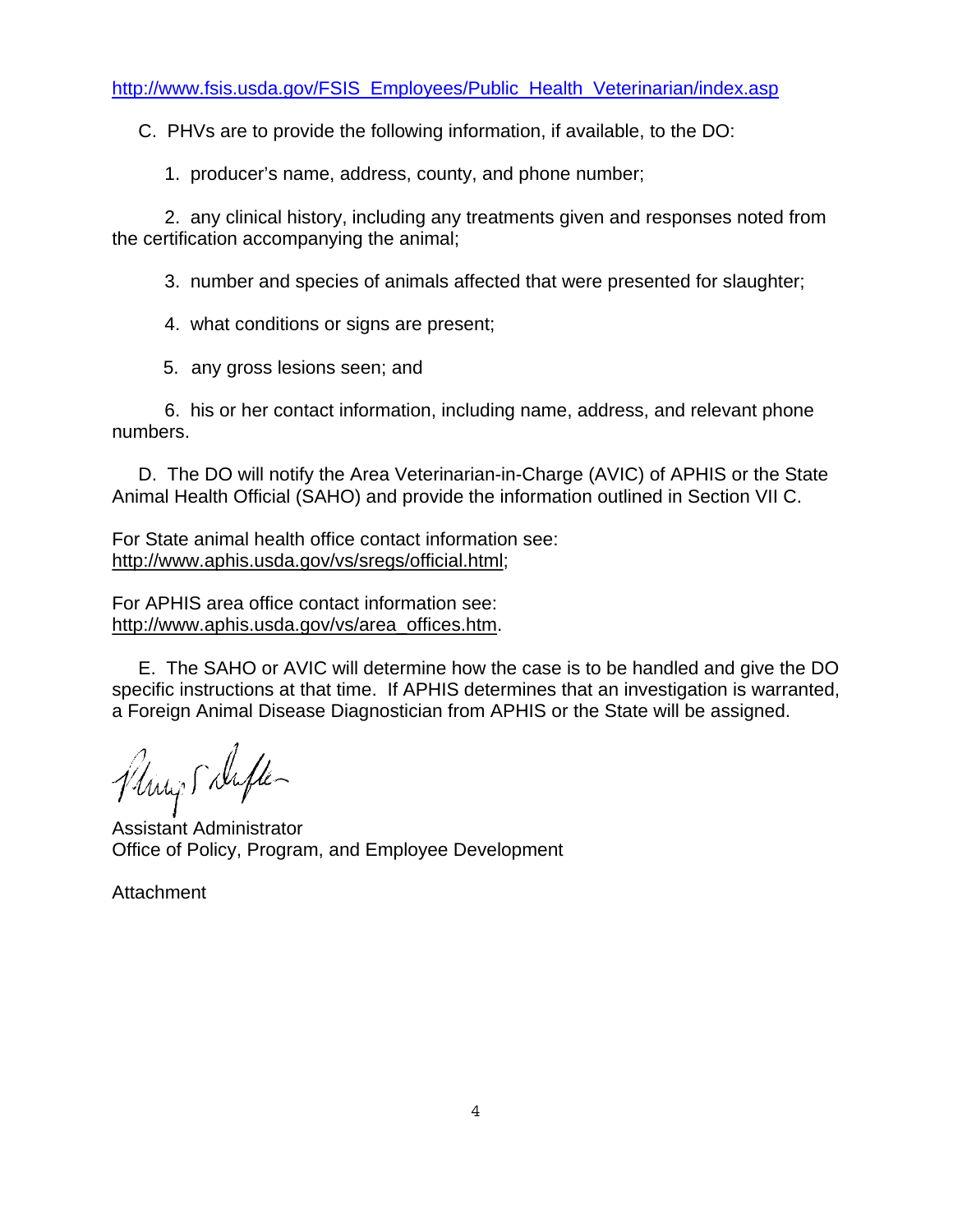#### FSIS Directive 6000.1, Rev. 1 Attachment 1

# **Diseases Notifiable to the OIE**

#### **Multiple species diseases Cattle diseases**

- 
- Aujeszky's disease Bovine babesiosis
- 
- Brucellosis (Brucella abortus) Bovine spongiform
- Brucellosis (Brucella melitensis) encephalopathy
- Brucellosis (Brucella suis) Bovine tuberculosis
- Crimean Congo haemorrhagic Bovine viral diarrhoea fever **•** Contagious bovine
- Echinococcosis/hydatidosis pleuropneumonia
- 
- 
- Japanese encephalitis Infectious bovine
- 
- New world screwworm vulvovaginitis<br>
(Cochliomvia hominivorax) vulvovaginitis<br>
Cochliomvia hominivorax) vulvovaginitis (Cochliomyia hominivorax) • Lumphers
- Old world screwworm (Chrysomya Malignant catarrhal fever bezziana) **•** Theileriosis
- 
- 
- 
- Rift Valley fever
- 
- 
- 
- 
- 

- $\bullet$  African swine fever
- Classical swine fever Nairobi sheep disease<br>• Ningh virus and probability Ovine epididymitis (Bru
- 
- 
- Porcine reproductive and Salmonellosis (S. abortusovis)<br>
respiratory syndrome respiratory syndrome
- 
- Transmissible gastroenteritis

- Anthrax Bovine anaplasmosis
	-
- Bluetongue Bovine genital campylobacteriosis
	-
	-
	-
	-
- Foot and mouth disease **Enzootic bovine leukosis**
- Heartwater **Haemorrhagic septicaemia**
- Leptospirosis rhinotracheitis/infectious pustular<br>• New world screwworm vulvovaginitis
	-
	-
	-
	- Paratuberculosis **•** Trichomonosis
- Q fever **but a control of the Control Control of the Control of Trypanosomosis (tsetse-**• Rabies transmitted)

# • Rinderpest **Sheep and goat diseases**

- Trichinellosis **•** Caprine arthritis/encephalitis
- Tularemia Contagious agalactia
- Vesicular stomatitis **•** Contagious caprine West Nile fever **pleuropneumonia**
- Enzootic abortion of ewes (ovine **Swine diseases** chlamydiosis)<br> **chlamydiosis**<br> **c** African swine fover **changes changes changes** Maedi-visna
	-
	-
- Nipah virus encephalitis **•** Ovine epididymitis (Brucella ovis)
- Porcine cysticercosis Peste des petits ruminants
	-
	-
- Swine vesicular disease Sheep pox and goat pox